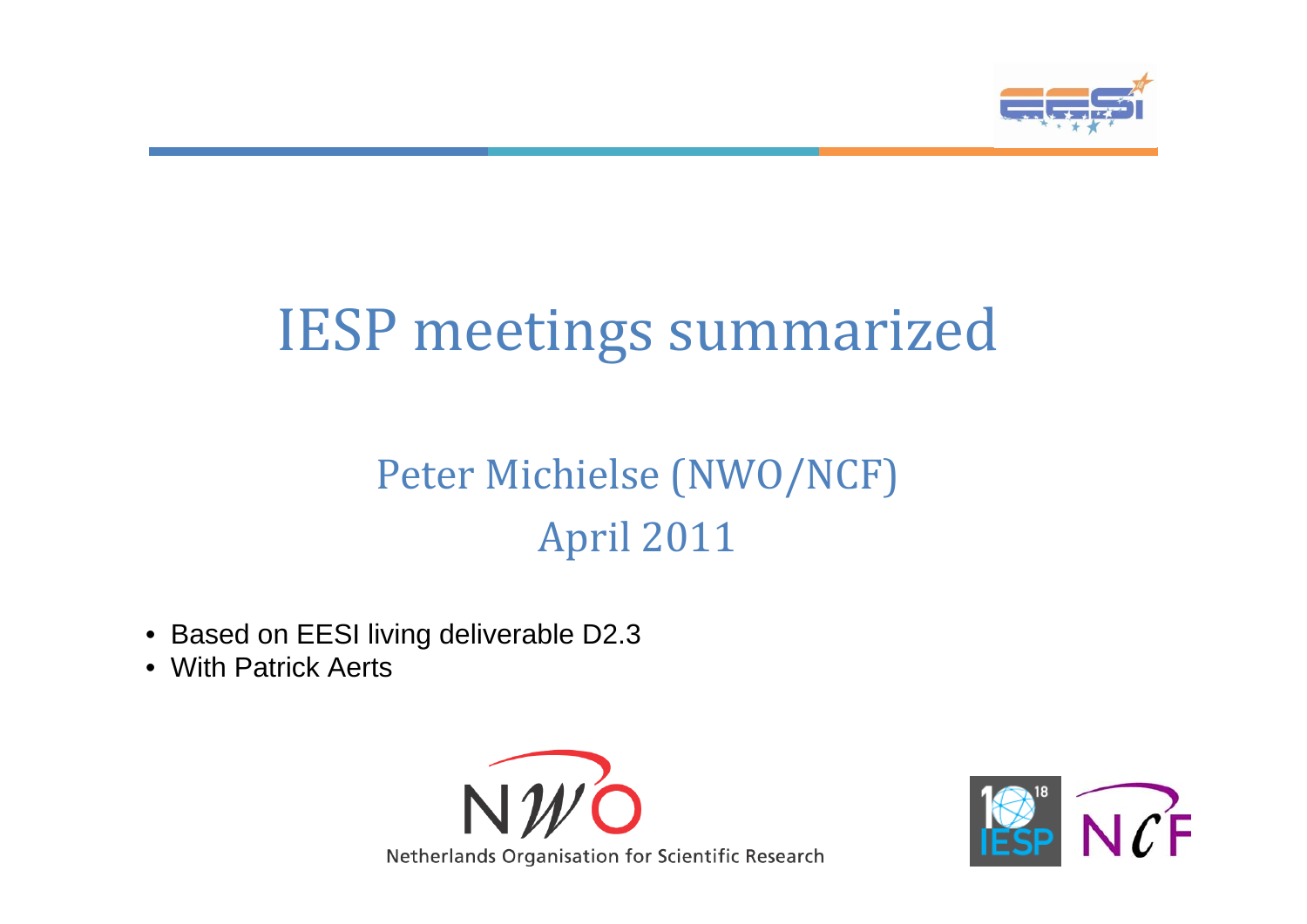#### Contents



- **Overview meetings**
- Attendee statistics
- □ Initial objectives
- **□** Achievements so far
- □ Topics covered
- **Exolution of these topics over the meetings**

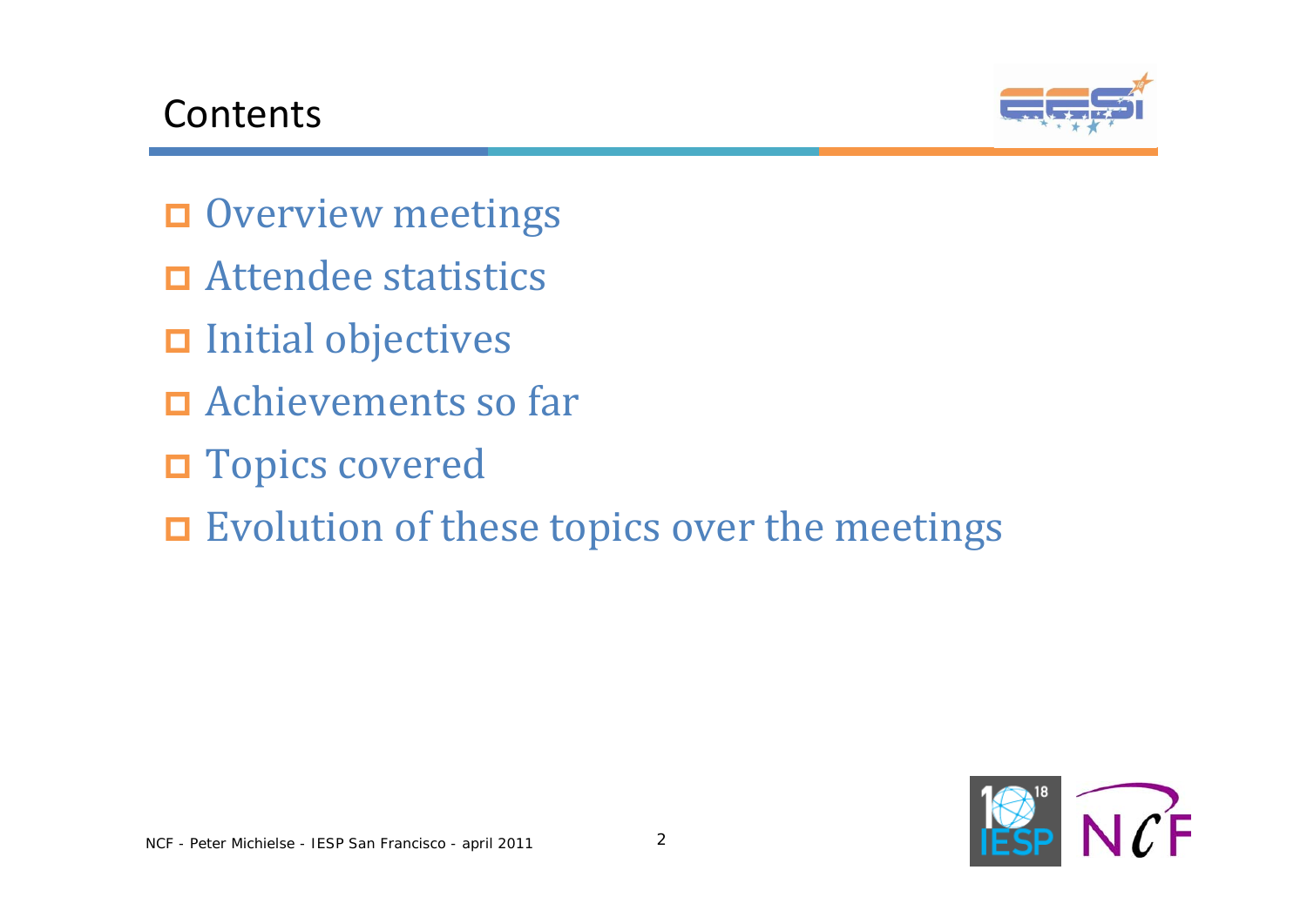

#### **D** Meetings so far:

- Santa Fe, NM, US, April 2009
- **Paris, France, June 2009**
- Tsukuba, Japan, October 2009
- Oxford, UK, April 2010
- Maui, HI, US, October 2010
- SC08 (Austin), SC09 (Portland) and SC10 (New Orleans)
- Overall goal:
	- To develop a plan for producing a new software infrastructure capable of supporting exascale applications

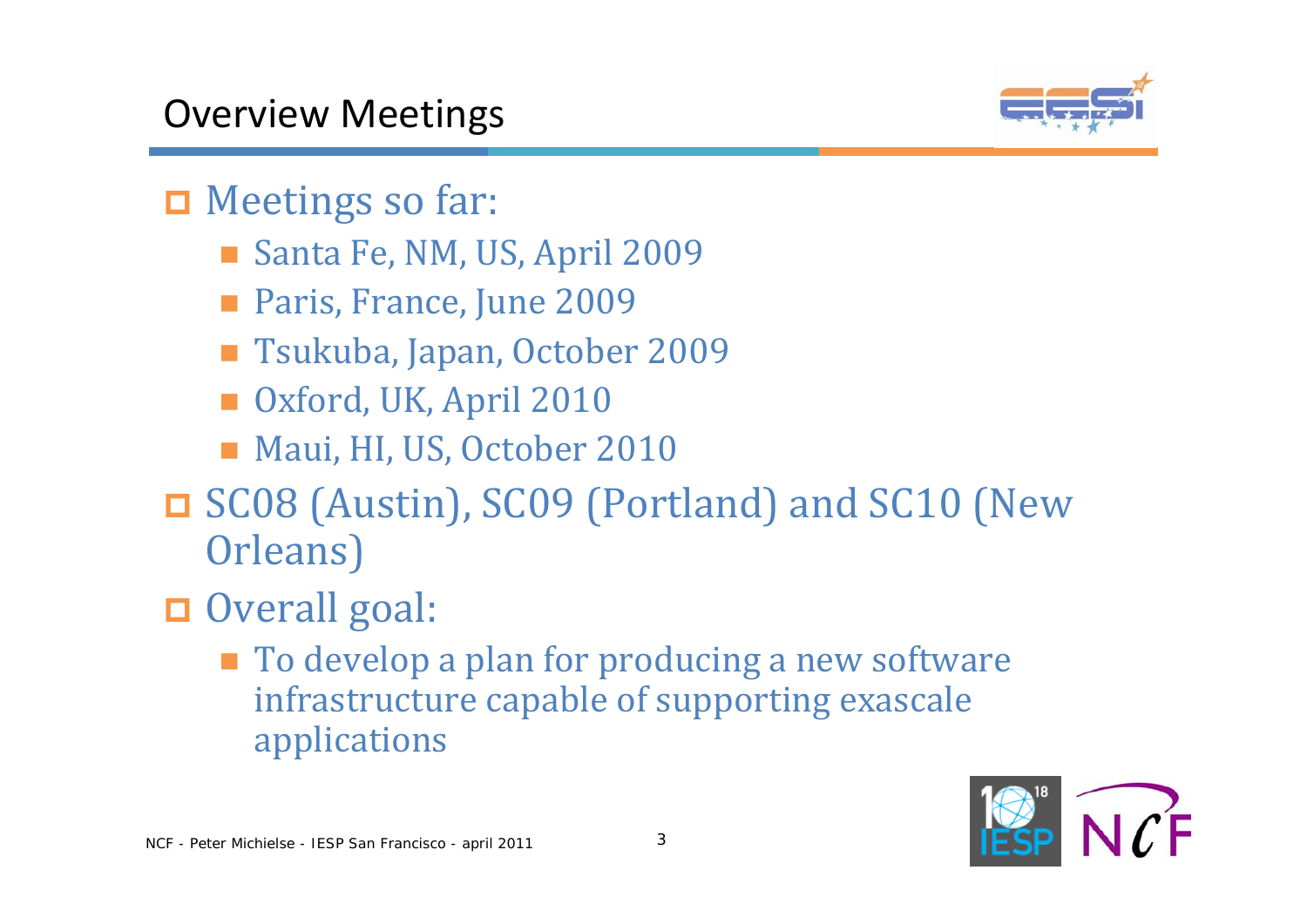

- **□** Attendees from universities, research institutes, government, funding agencies, research councils, hardware and software vendors, industry
- Amount of attendees roughly between 65 and 85
- Rough distribution per meeting is rather constant:
	- 70% universities/research institutes
	- 15% vendors/industry
	- 15% government/funding agencies

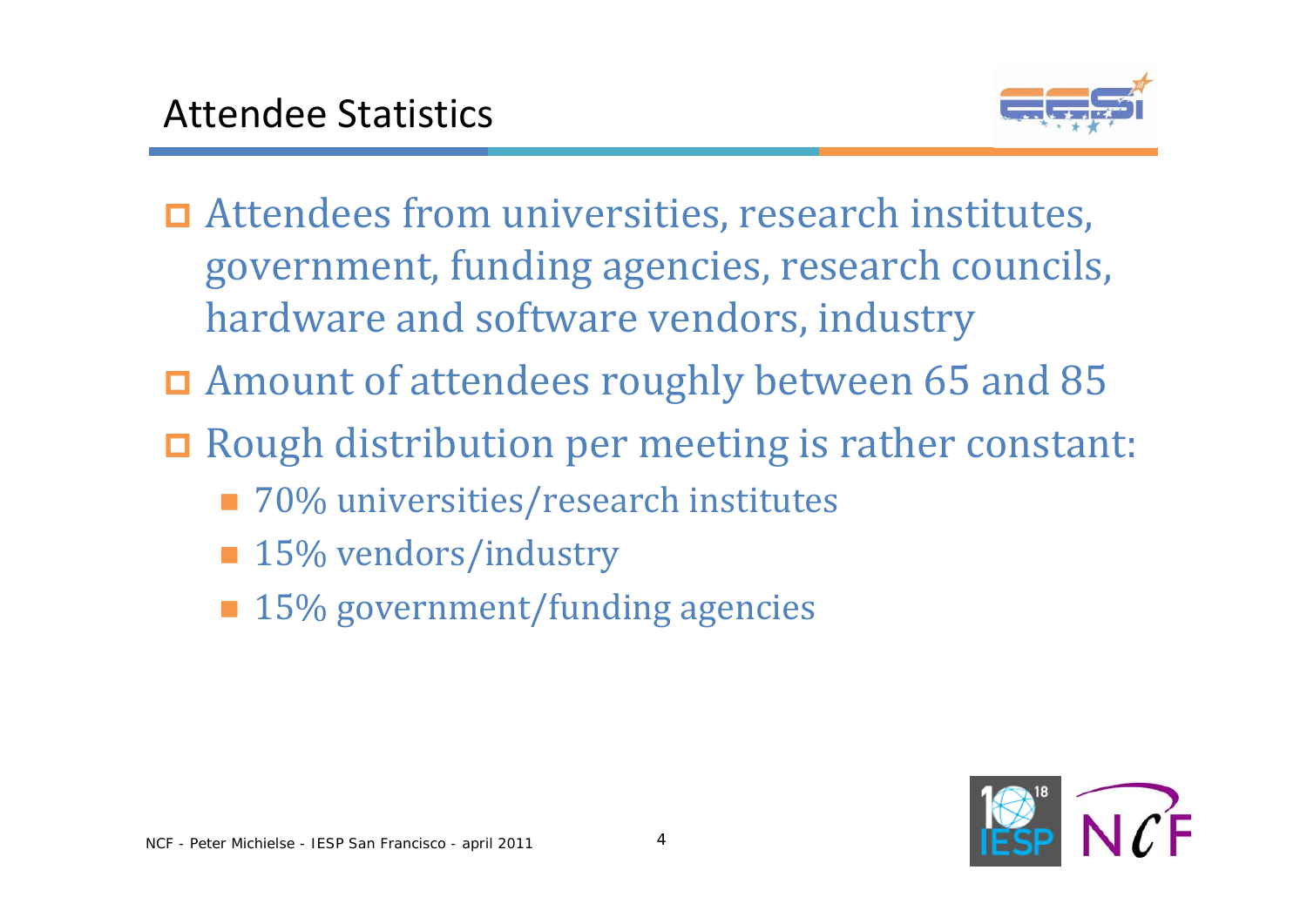

- □ To develop a plan for producing a new software infrastructure capable of supporting exascale applications
	- **Thorough assessment of needs, issues and strategies**
	- **Develop a coordinated software roadmap**
	- **Provide a framework for organizing the software** research community
	- **Engage and coordinate with the vendor community**
	- **Encourage and facilitate collaboration in education and** training

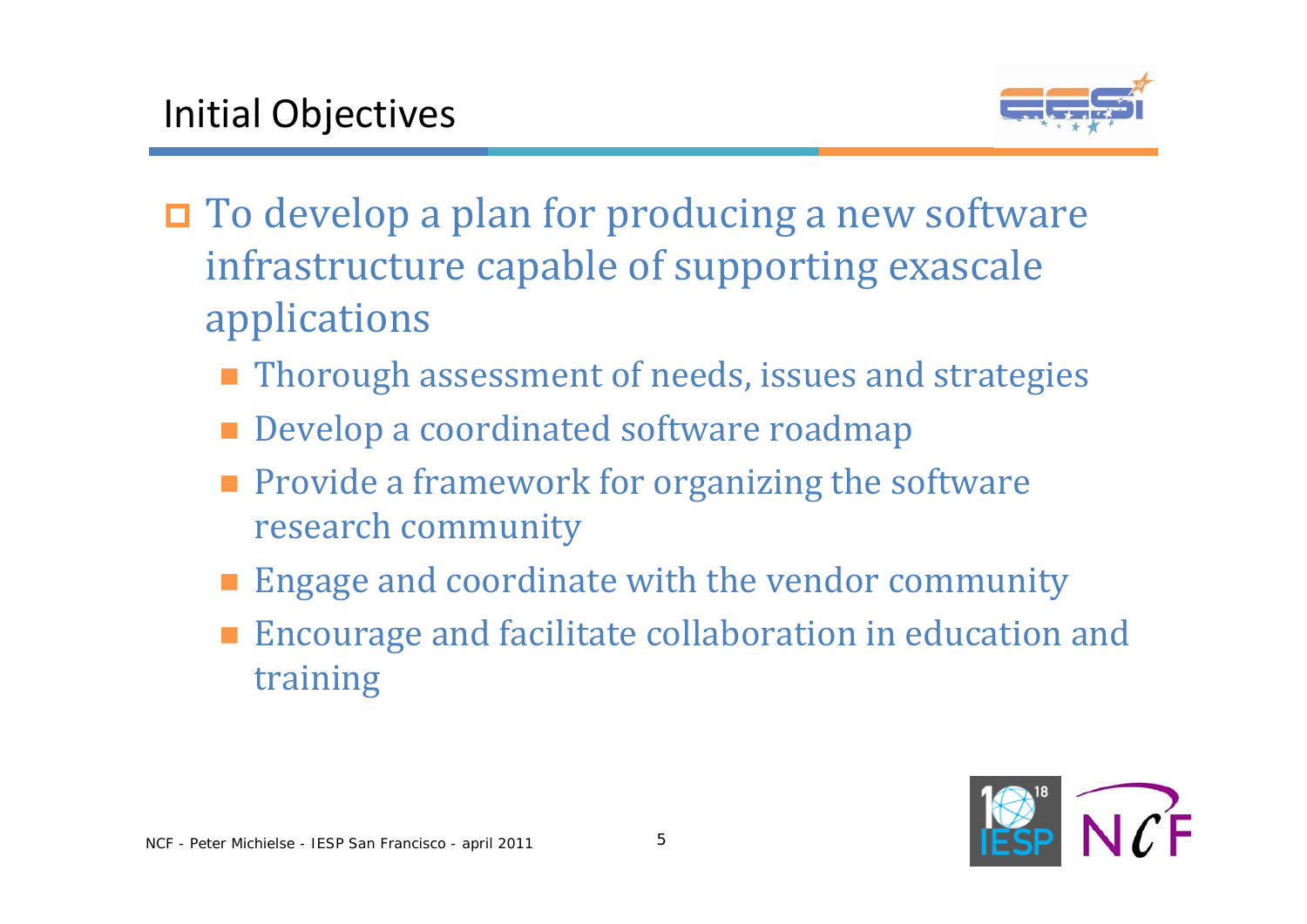

## **IESP has created version 1.0 and 1.1 of <sup>a</sup> software roadmap:**

- Science and technology trends
- Software stack components (with cross-cutting aspects)
	- Not only the usual suspects (MPI, compilers, OpenMP, …)

 But also new challenges, like resiliency, bit‐wise reproducibility, …

- **Application involvement** 
	- Business cases why do we need exascale‐ready applications ?
	- □ Co-design vehicles
- **Vendor involvement**
- **Organisation and governance**

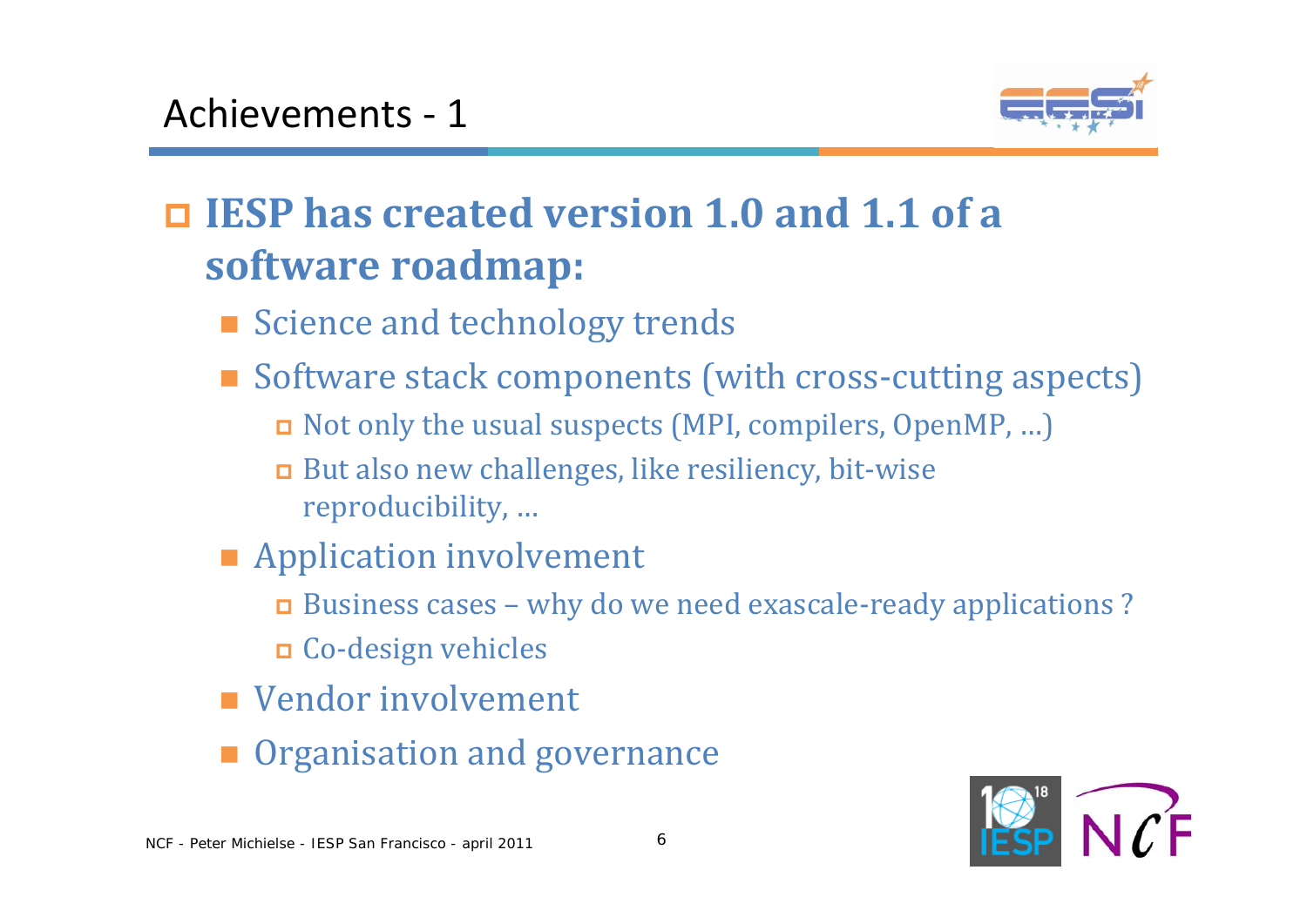

#### **IESP has created awareness:**

- We all find it exciting
	- But does the science community have the right sense‐of‐ urgency ?
- We are getting to some kind of community building Reports by IDC, HPCwire, …
- It is on the radar of funding agencies and governments
	- DoE, NSF, Japan, EC programs, …
	- **But maintenance is needed**

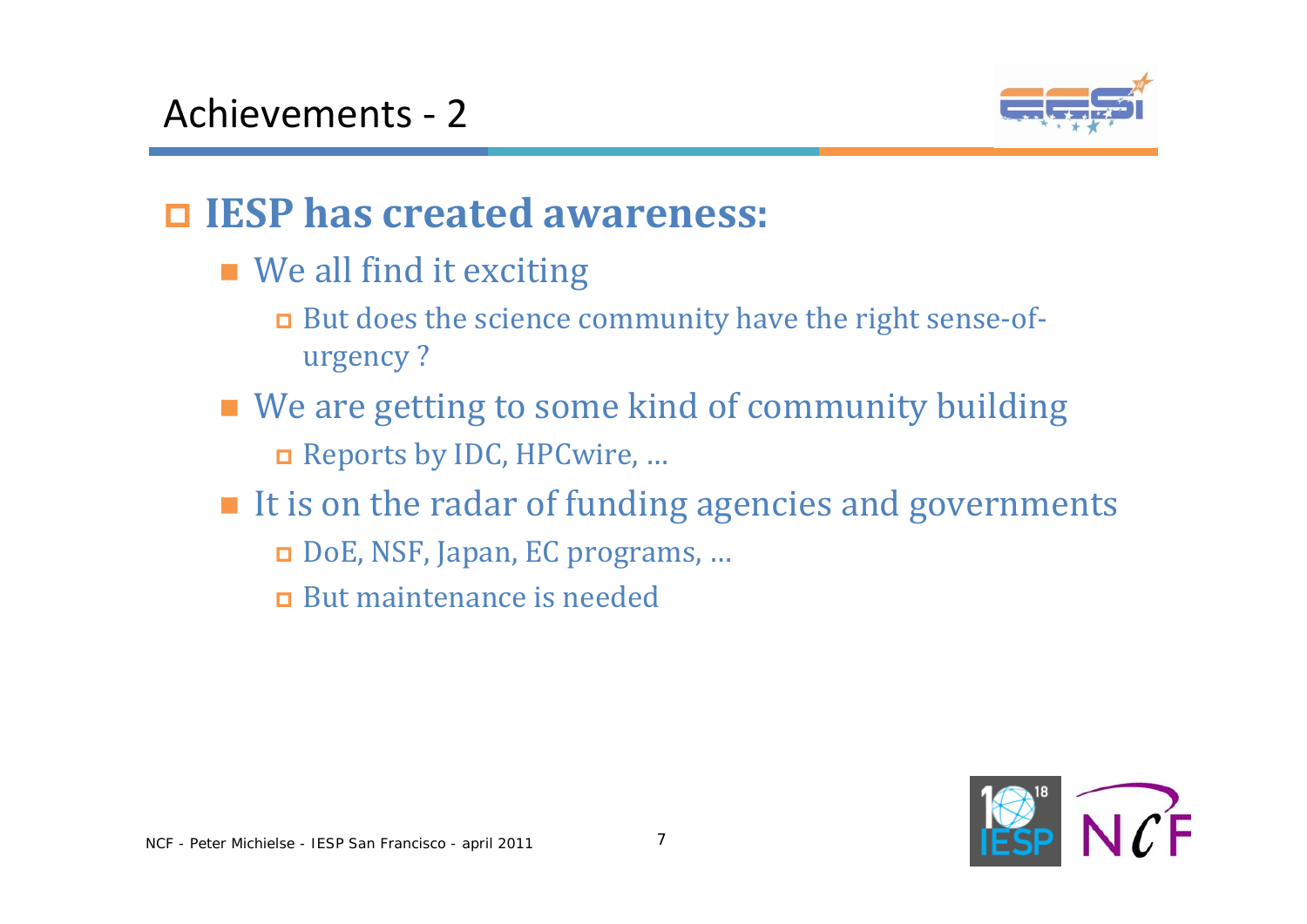#### Evolution



- Many important topics have been discussed and brought forward during the IESP workshops
- We will go through these, show their evolution and current position:
	- $\mathcal{L}_{\mathcal{A}}$ Science drivers
	- **Applications**
	- Г Software stack
	- Open source
	- Г Vendor involvement
	- F Hardware
	- Г Co‐design
	- Г Exascale software centers
	- F Initiatives
	- Г Funding and governance models



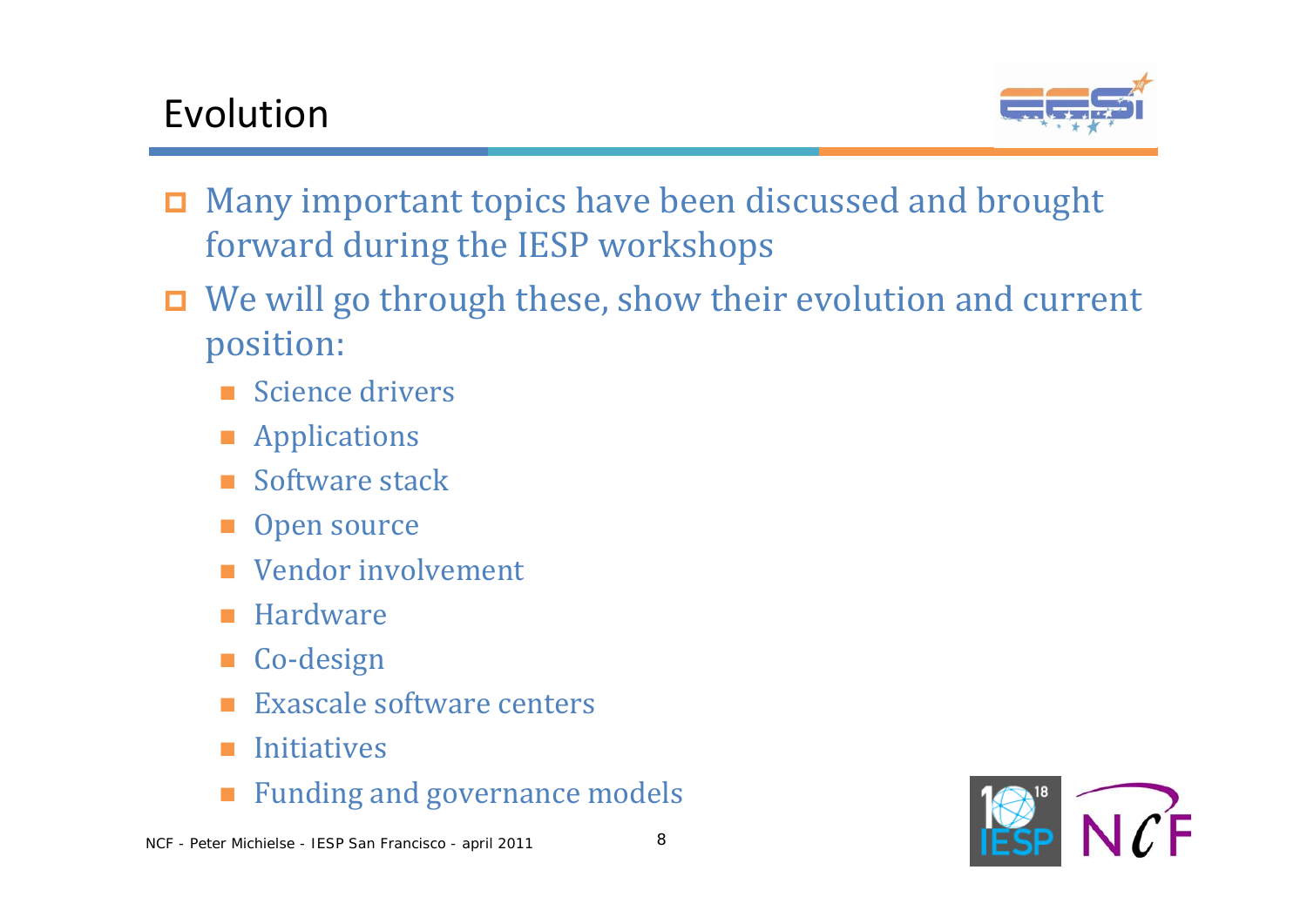

□ Input through many activities, among others:

- **DoE** workshops in US
- **Science and Technology Basic Plan in Japan**
- Science case for PRACE in Europe
- Many areas of scientific interest and societal impact:
	- **Resolution increase**
	- **Addition of complexity**
	- **Multiscale simulation**
- □ These aspects, combined with hardware futures, pose requirements to applications and underlying software stack

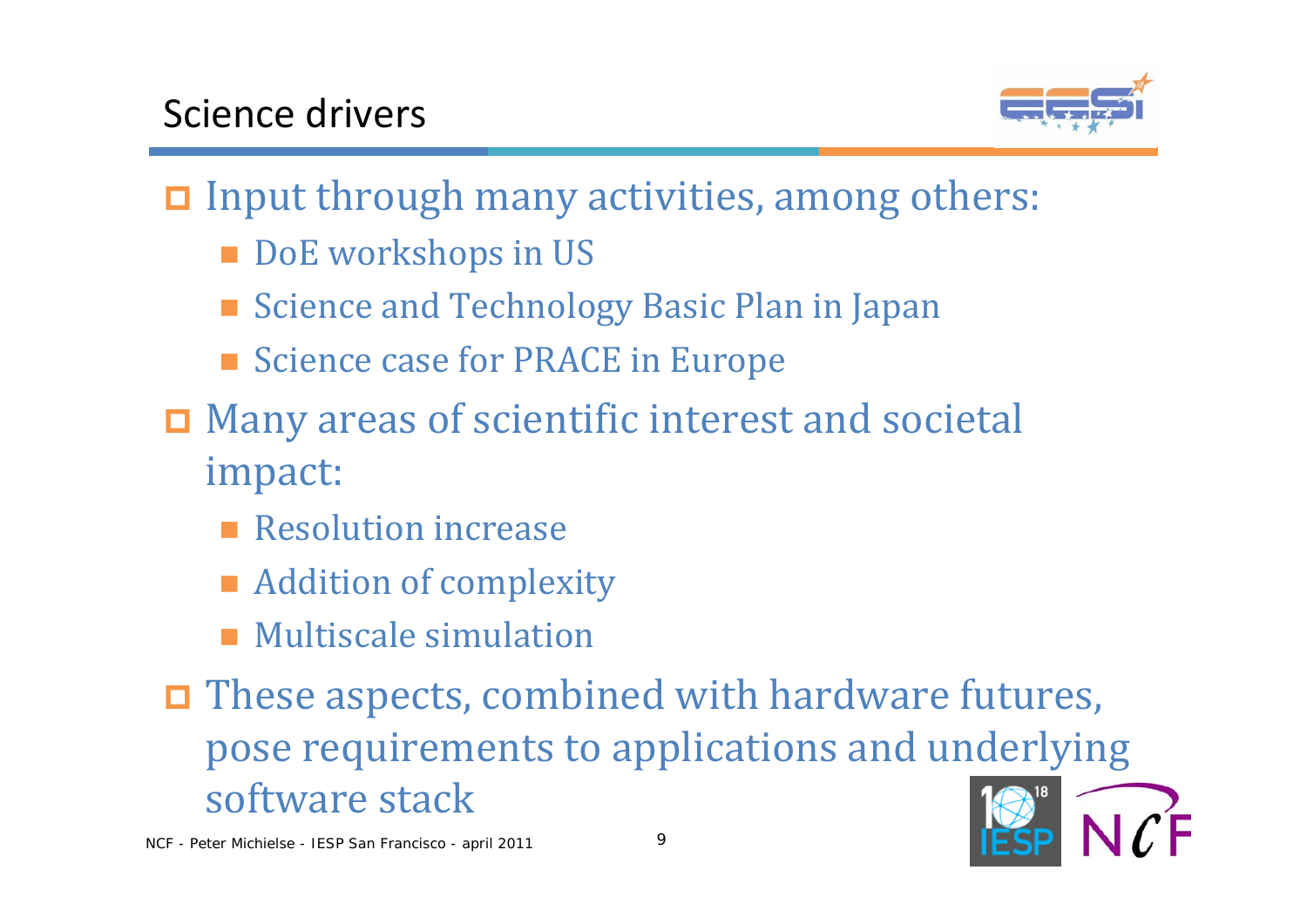

- **O** Current findings:
	- П Bulk synchronous, MPI, models decomposed in some way
	- Г But also global shared memory, global arrays, …
	- Hybrid MPI/OpenMP already in place
	- П Load‐balancing challenges
	- Г Weak scaling to Petaflop level ok
- **□ Coming from petascale, what are we facing towards** exascale ?
	- Г Concurrency – 1000x increase for a single job
	- F Energy usage (also in relation to data movement)
	- Г Resiliency – how to handle device errors
	- Г Heterogeneity – combine standard CPUs with GPUs and accelerators
	- I/O and memory data rates

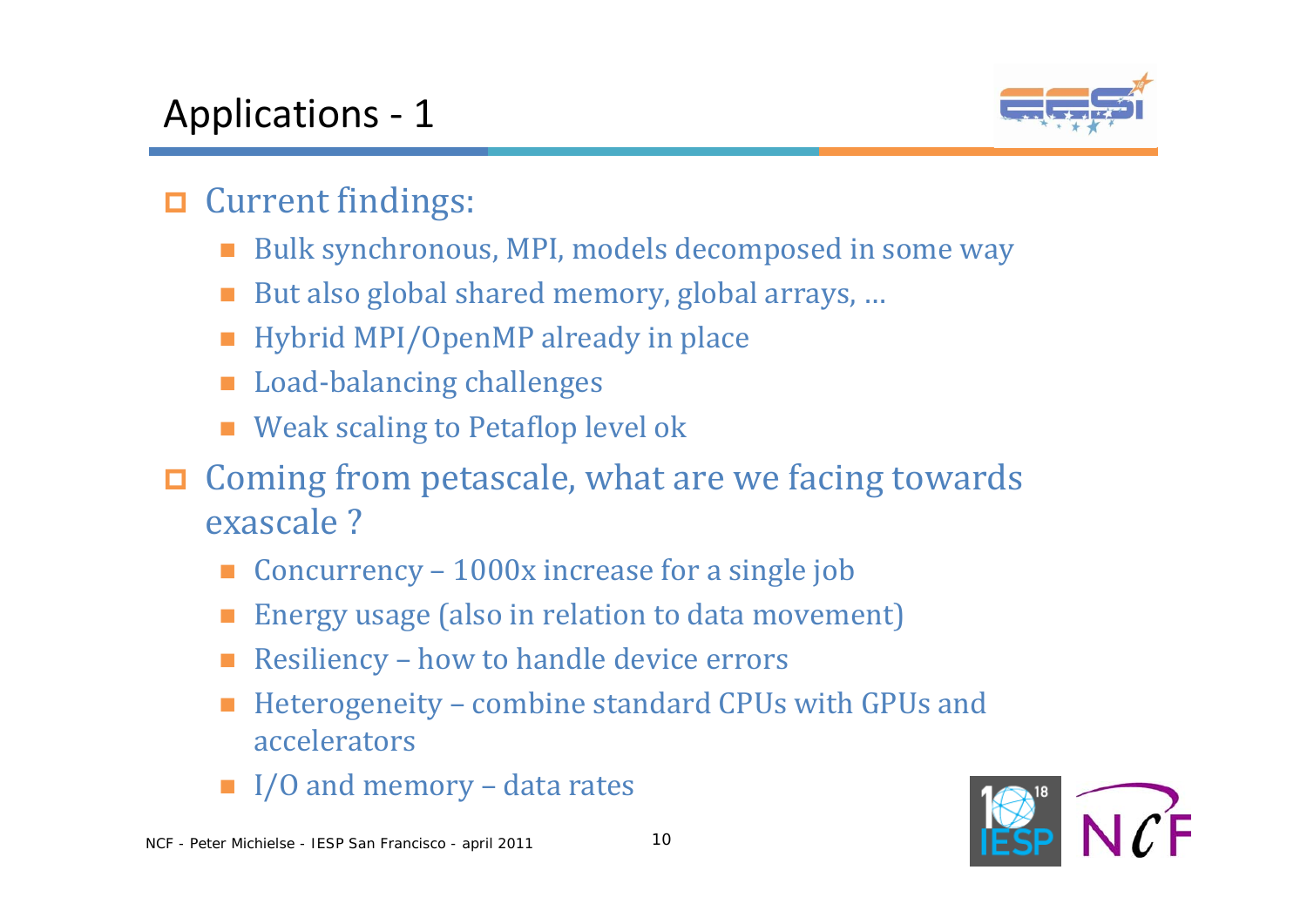#### Applications ‐ 2



#### □ Higher-level questions:

- **Programming models**
- Coherence domain
- **Fault tolerance**
- Reproducibility of floating-point results
- Big data
- **D** Applications rely on software stack

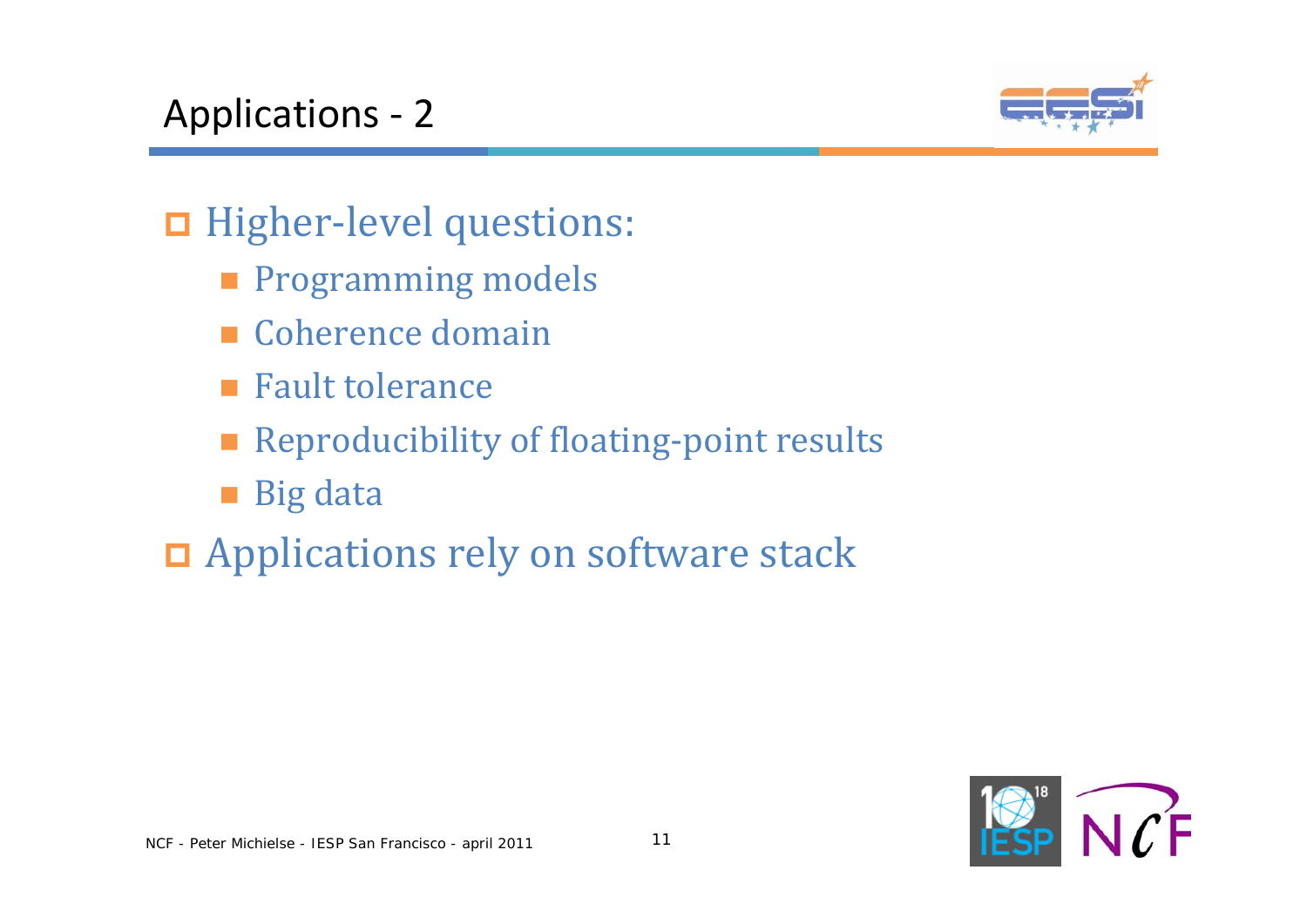

- The exascale roadmap addresses software components:
	- $\blacksquare$  Each subdivided in capabilities
	- П Each with a level of uniqueness for exascale, and a level of criticality
- **□ Components:** 
	- **F** Frameworks
	- **Algorithms** Debugging
	- П
	- **Programming models Compilers**
	- П **Operating Systems Performance**
	- $\blacksquare$  Power
	- **Resilience**
- Numerical libraries
- 
- I/O Scientific data management
	-
	- - Programmability
	- Runtime systems
- Inventory of what is in use at computer centres (done later today by Bernd Mohr)
- We all agree on joint development, but what will be the model ?

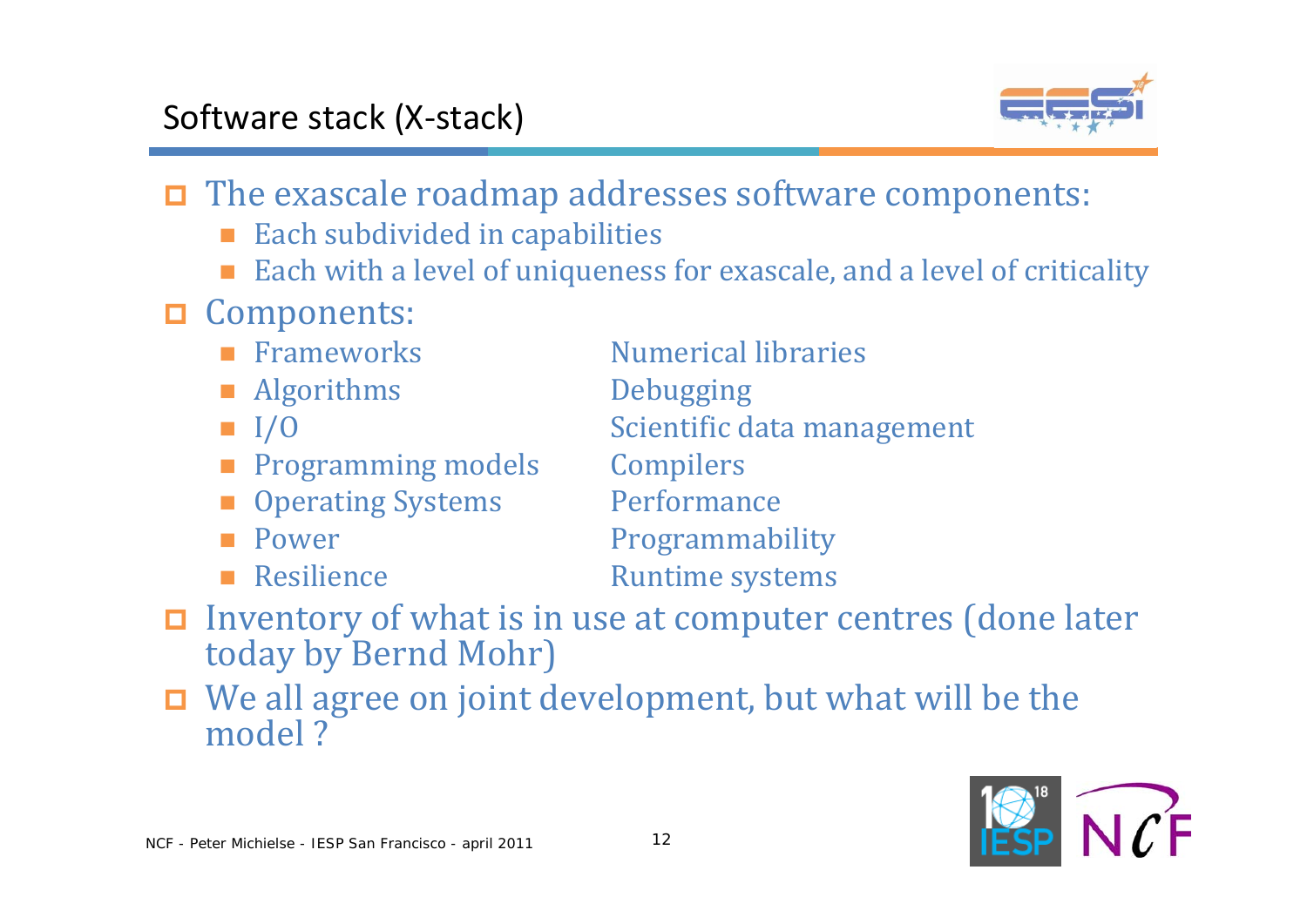

- $\Box$  Keep in mind that hw and sw vendors have been developing their own compilers, numerical libraries, runtime environments, MPI, …
- We seem to agree we need co-development (joint ownership and responsibility with a formal agreement)
	- Academic + vendor
- □ Would that be: just Open Source, or Open Source + (e.g. with paid support contract)
- Probably a minimum requirement: open API's published and supported
- $\Box$  Probably the toughest area for the vendors:
	- Г Developed by community, and supported by provider

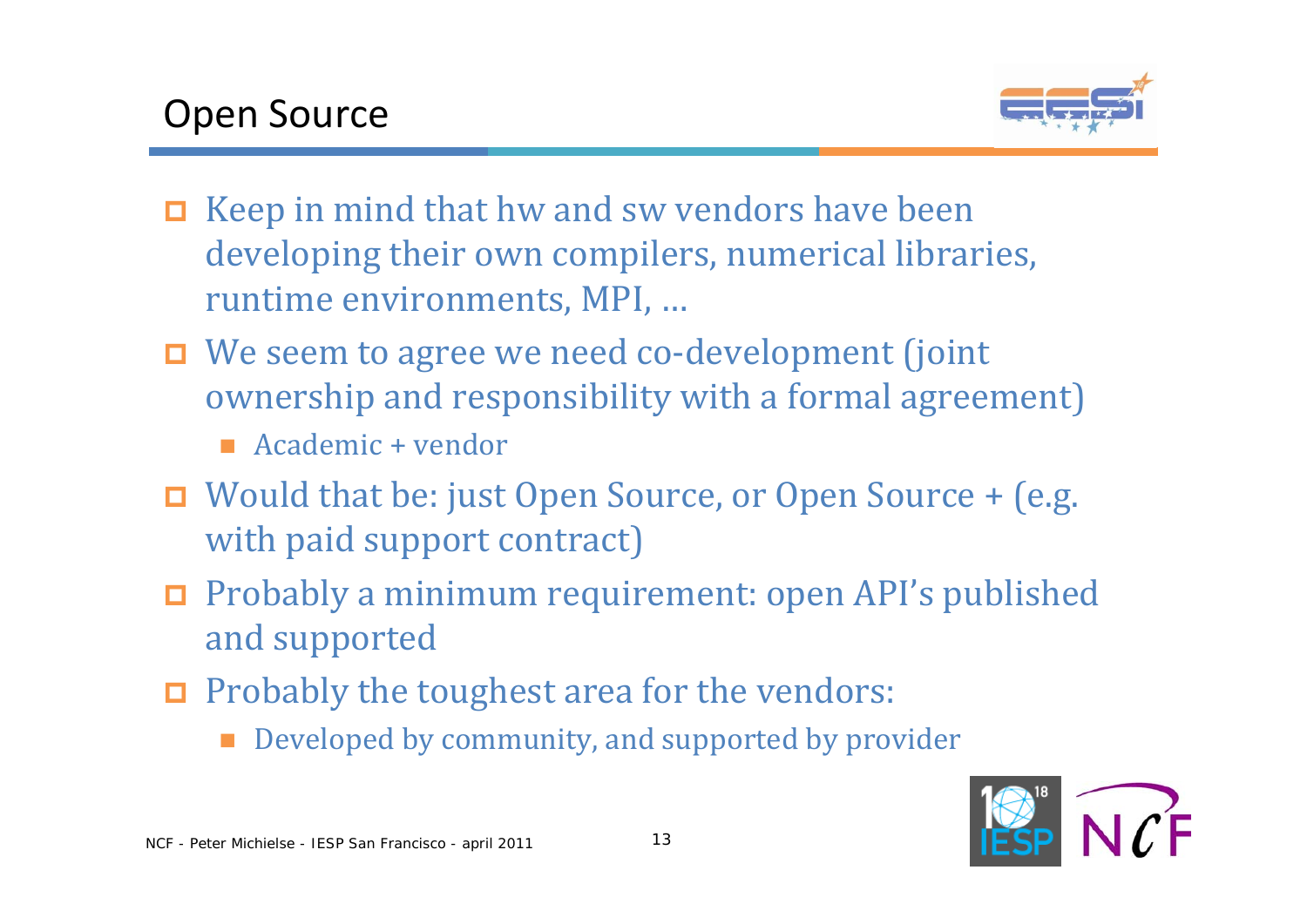

#### Vendors like to embark on the exascale train:

- Systems contain huge amounts of devices
- **Share research and development effort**
- But still there is the business model: do the investments by vendors pay off in lower-than-exascale systems? And also: can customers afford the running costs ?
- **Many aspects on software approach:** 
	- Support and maintenance by vendor in case of Open Source software components ?
	- Responsible for components which are not under vendor's control ?
	- What about low‐level proprietary software components ?
	- IP questions

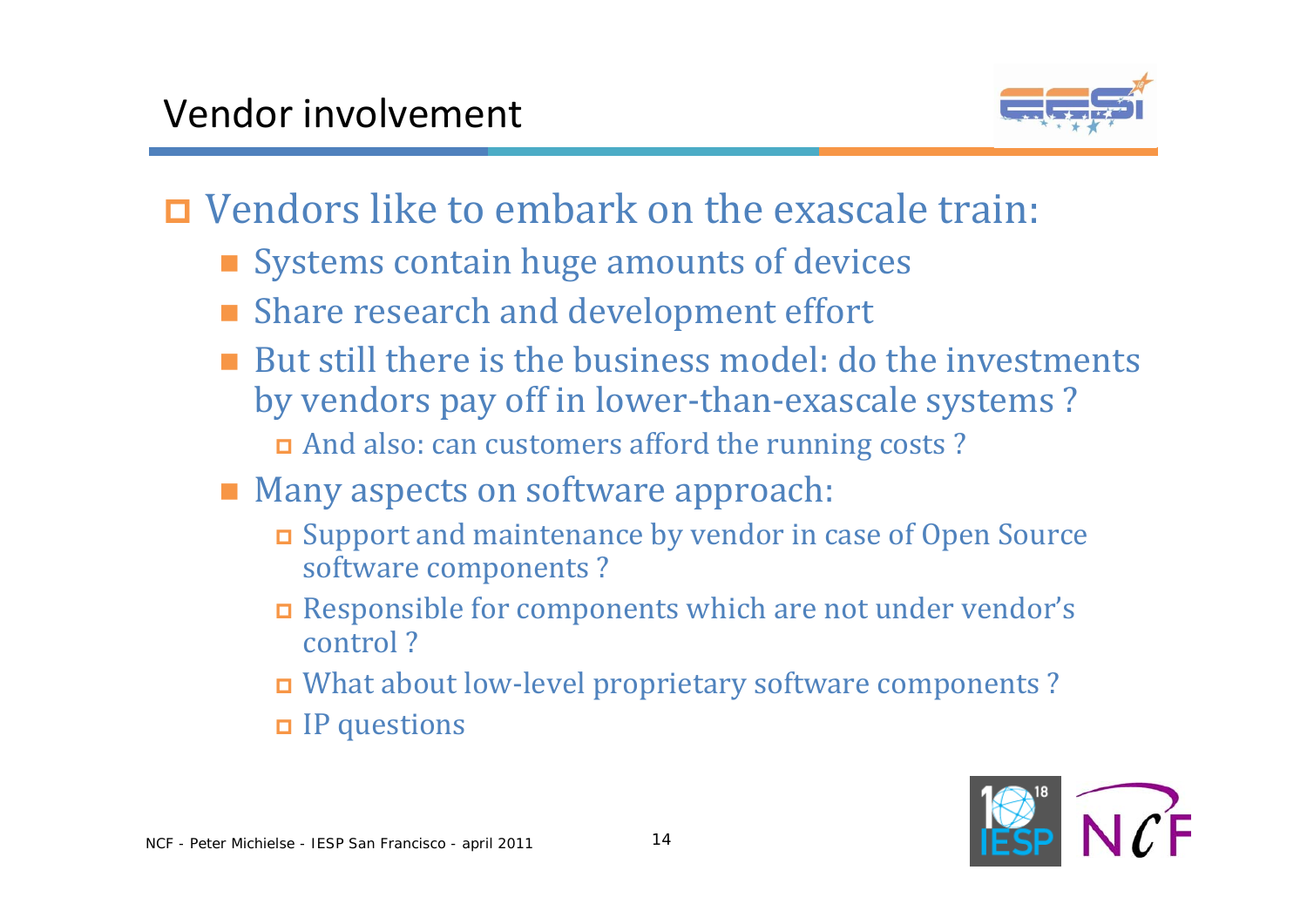#### Hardware



- О Basic core design in place
- **□** Trade-offs at node level
	- Heavy vs. lightweight cores, how many, data movement, threads per coherence domain
- □ Hardware features for resilient algorithms?
- **D** Memory hierarchy levels?
- **D** Power management tools ?
- $\Box$ Programming models ?
- General observation:
	- Г Many questions in each area (hardware, software, apps) which require answers, in a collaborative effort
	- Have been addressed in IESP through break-out groups

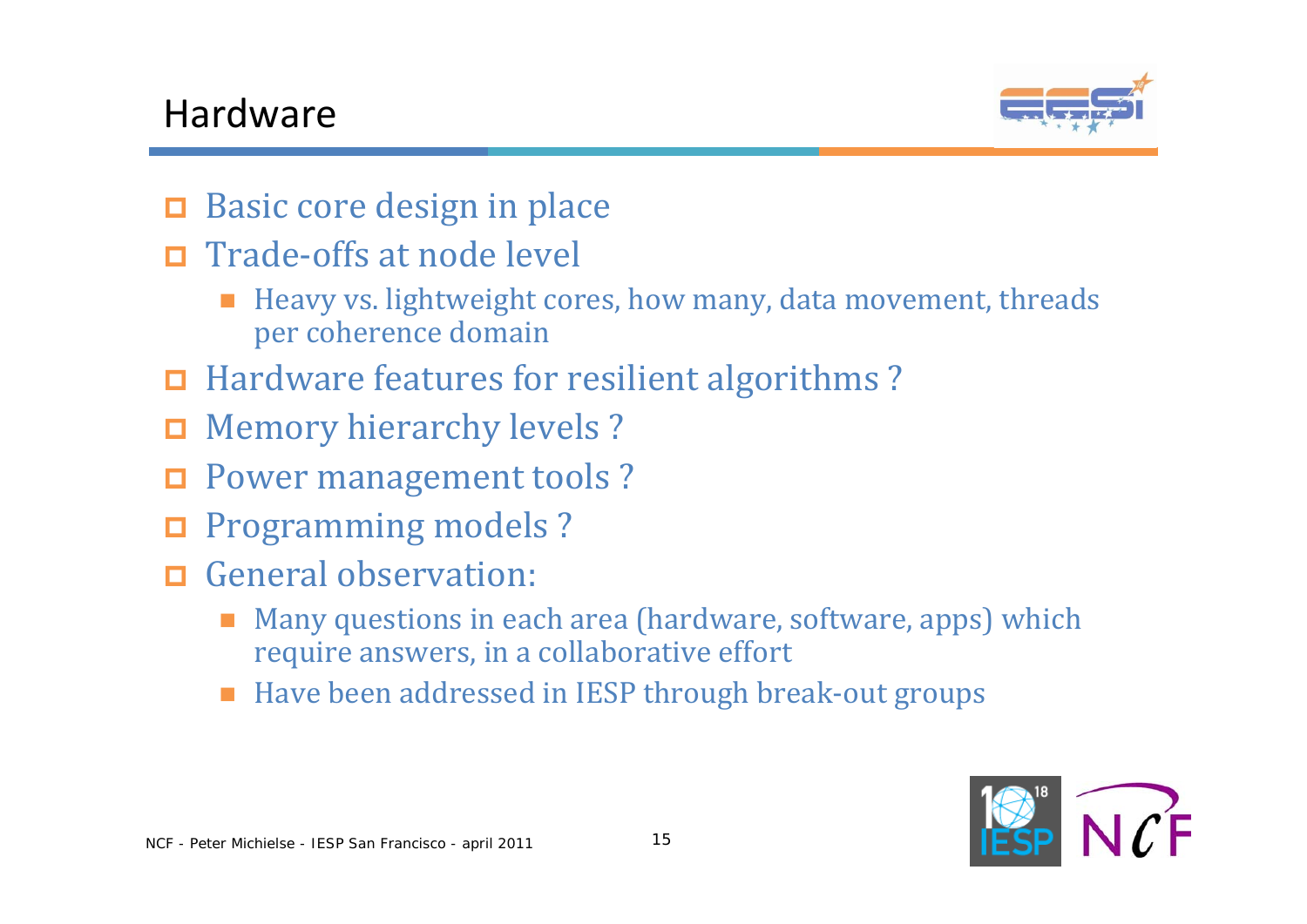

- □ All tough questions posed so far require answers from more than one point of view: co-design
- □ Co-design of computer system is a design process in which:
	- **Scientific problem requirements**
	- **Architecture design**
	- Technology developments
	- П Software components and capabilities
	- are considered together
- Requires integrated teams of scientific researchers, applied mathematicians, computer scientists and computer architects
- □ Co-design centers around each important scientific discipline

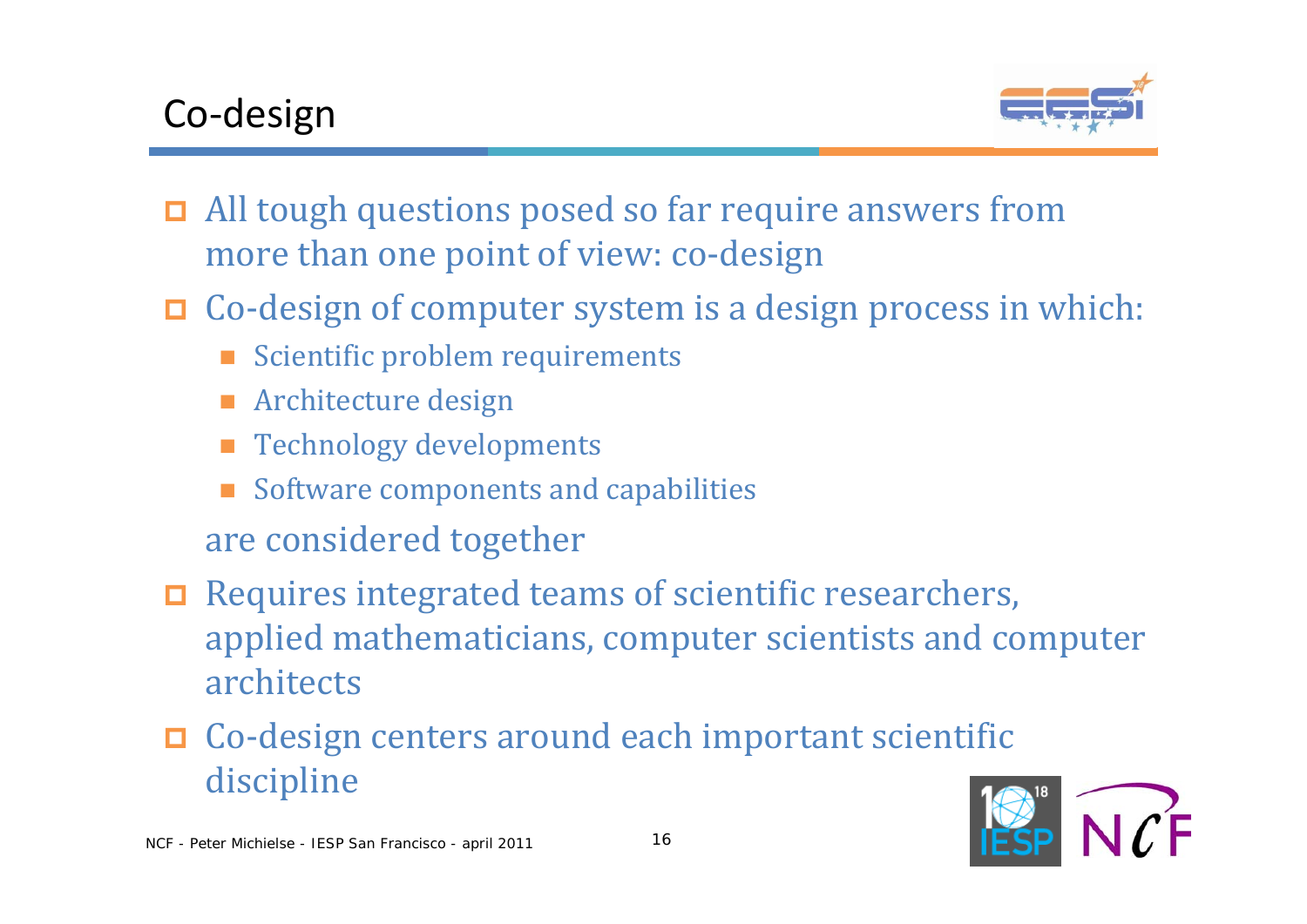

- US (DoE funded) planning effort for an Exascale Software Center (ESC), with the following initial scope:
	- Deliver high quality system software for exascale platforms  $\sim$  2015,  $\sim$  2018;
	- Identify software gaps, research & develop solutions, test and support deployment;
	- **Increase the productivity and capability and reduce the risk of** exascale deployments;
- **Organisation:** 
	- Applied R&D:  $\sim$ 10-20 distributed teams of 3 to 7 people each;
	- Large, primarily centralized Quality Assurance, integration, and verification center;
	- Relation to co-design effort
- □ Schedule Overview (as of Oct. 2010):
	- 2010 Q1 2011: Planning and technical reviews
	- April 2011: Launch
- □ 2014, 2017: SW ready for integration for 2015, 2018 systems respectively



NCF - Peter Michielse - IESP San Francisco - april 2011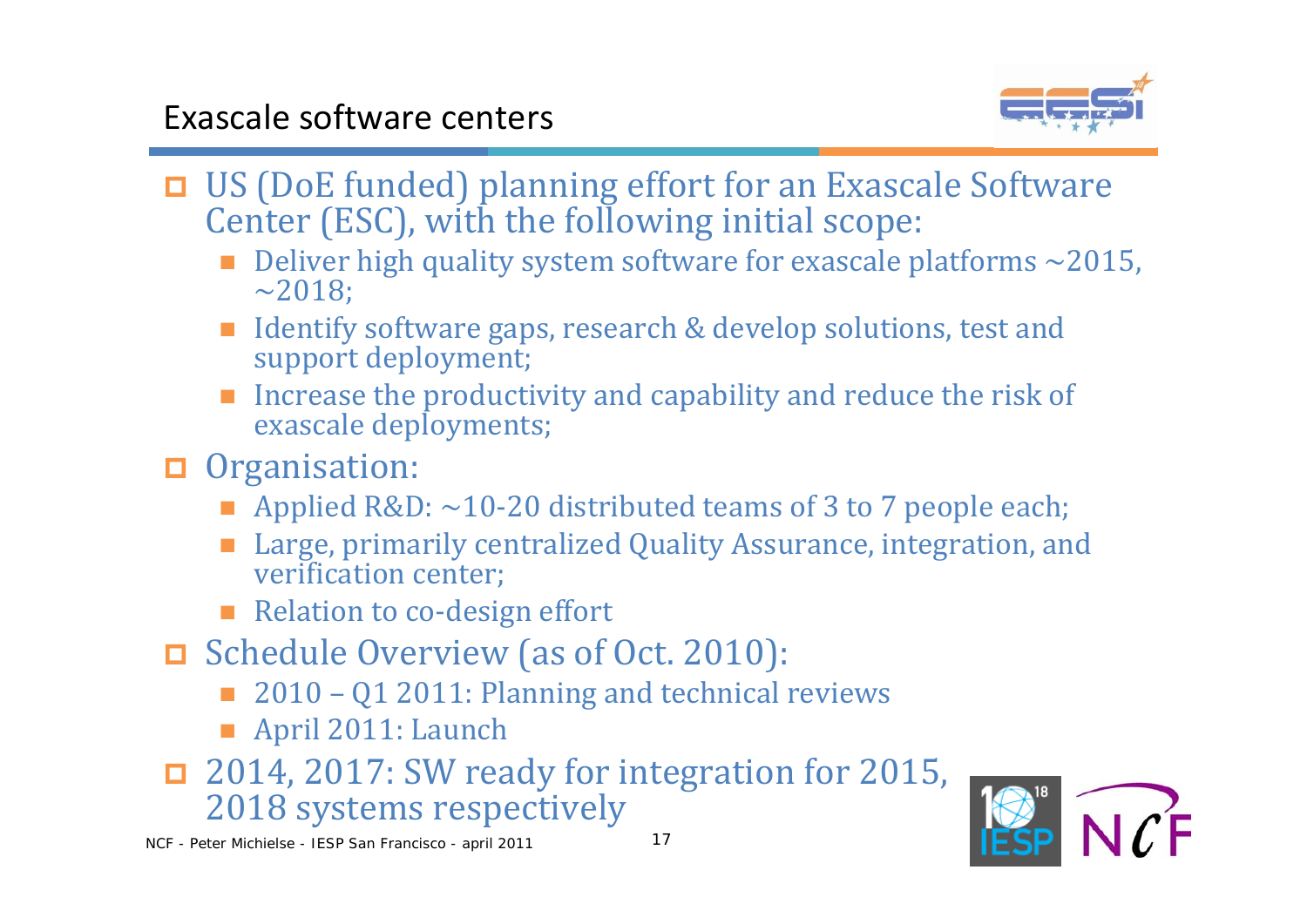#### Initiatives



#### **□** US

- **Exascale Software Center planning effort**
- Co-design Centers proposal evaluation (21)
- × Bring the next Petaflop/s systems online

#### □ Japan

- × Strategic program to promote HPC activities
- Next-generation supercomputer project (Kei)
- п China:
	- Ambitious schedule towards 100's Petaflop/s and Exaflop/s
	- **Own hardware?**
- п Russia:
	- **Presidential agenda**
	- Vendor presence (T-platforms)
- $\Box$  Europe:
	- **FP7** calls for computing systems, exascale initiatives, under evaluation
	- $\mathcal{L}_{\mathcal{A}}$ EESI
	- National Petaflop/s systems in PRACE
- G8 calls

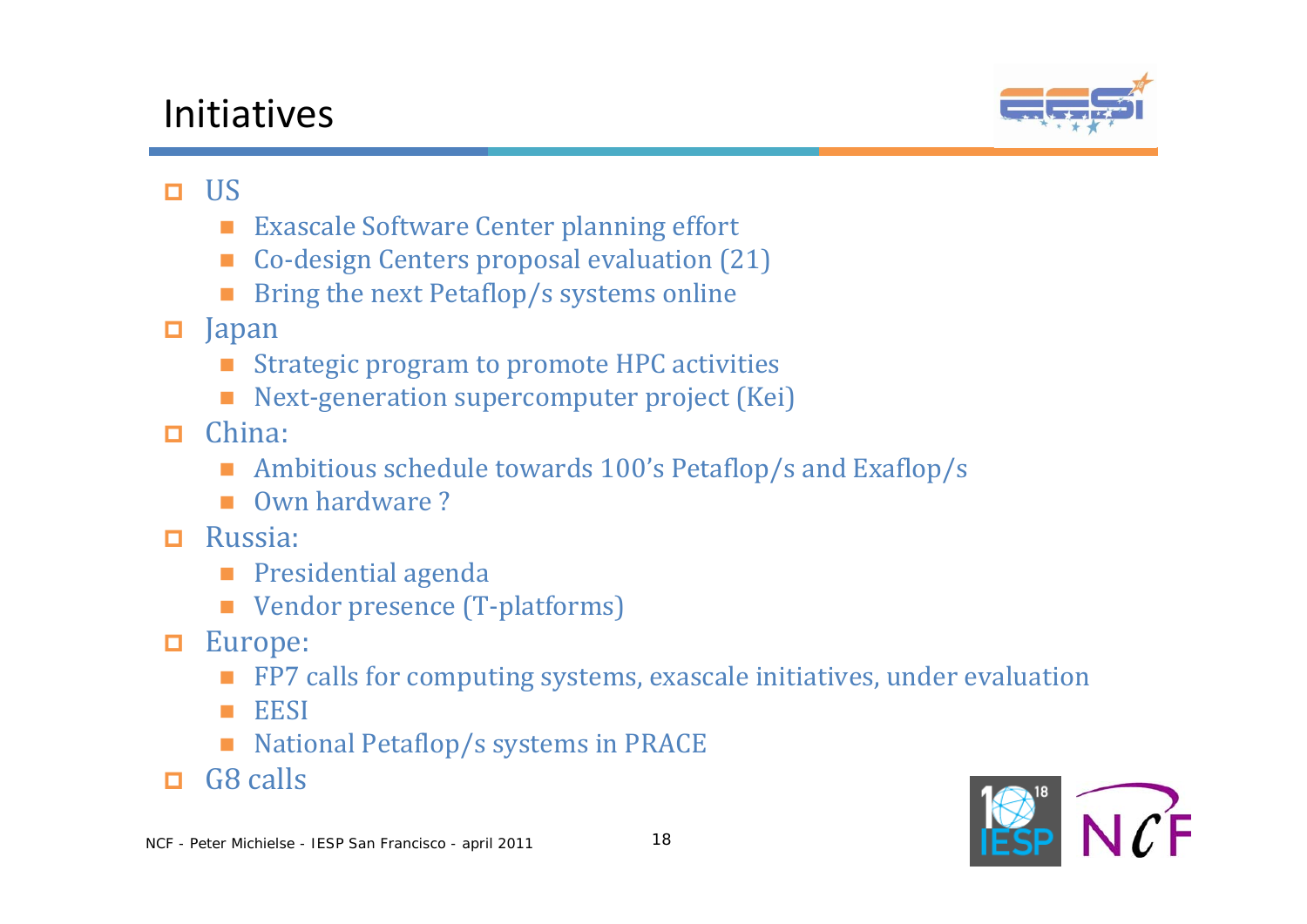

#### □ Some basic ideas for governance:

- **At least coordination is needed**
- **International software roadmap group to overview for** planning and definition of components/capabilities
- Funding agencies to coordinate their support of IESPrelated R&D so that they complement each other
- **International monitoring team**
- **Testing facilities to be organised**
- First timeline discussed:
	- 2010 sw roadmap, 2012 budgets, 2015 early tech deliveries, 2018 initial delivery, full stack, 2020 production systems